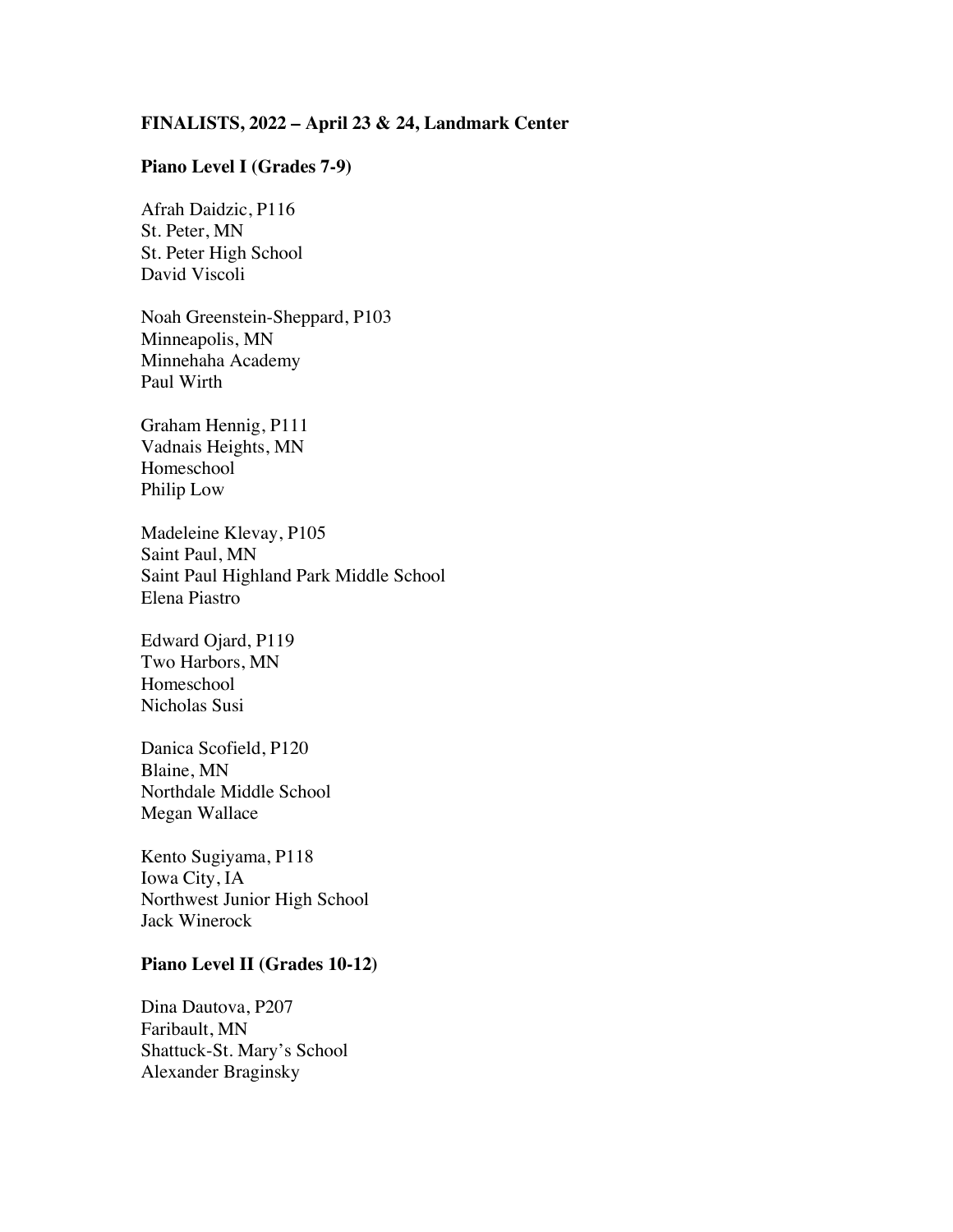William Gannon, P201 Mendota Heights, MN Two Rivers High School Joseph Zins

Ilya Rice Middleton, WI Middleton High School Alexander Braginsky

Gideon Scheeler, P203 Saint Paul, MN Christ's Household of Faith Elena Piastro

Jacob Taggart, P213 Blaine, MN St. Agnes Paul Wirth

Aurora Wang, P211 Shoreview, MN Mounds View High School Alexander Braginsky

Clara Wrolstad, P212 Minnetrista, MN Minnetonka High School Cosmo Buono

# **Piano Level III (College Freshman – Age 23)**

Jonathan Bass, P311 Appleton, WI Lawrence University Michael Mizrahi

Henry Giles, P313 Appleton, WI Lawrence University Michael Mizrahi

Logan Griggs, P325 Appleton, WI Lawrence University Anthony Padilla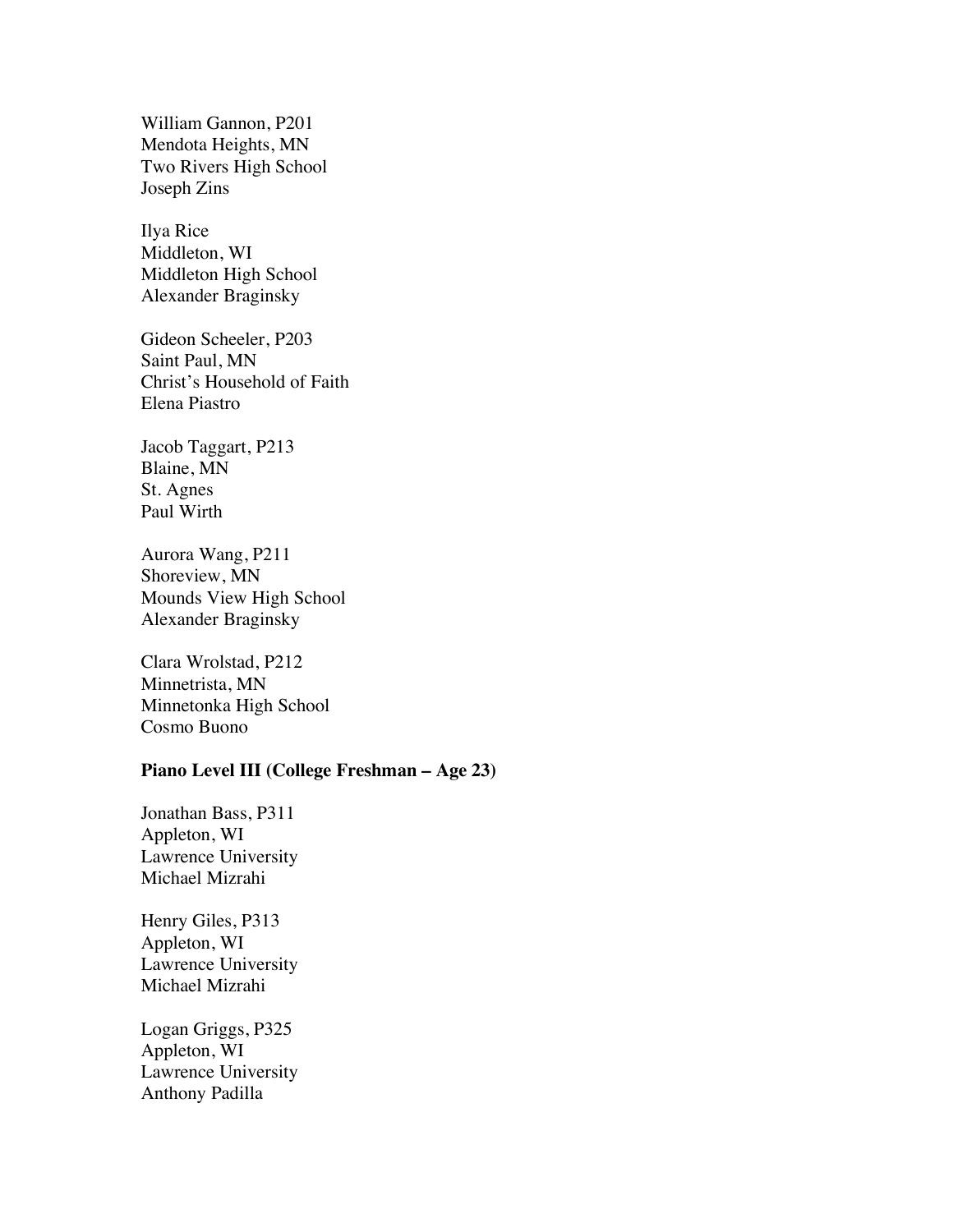Ami Hatori, P320 Appleton, WI Lawrence University Catherine Kautsky

Ryan Holt, P302 Brooklyn Park, MN Luther College Xiao Hu

Benjamin Keating, P328 Urbana, IL Lawrence University Catherine Kautsky

Calvin Kotrba, P304 Eagan, MN University of Iowa Ksenia Nosikova

Qiaochuhan Li, P316 Appleton, WI Lawrence University Anthony Padilla

Jenna Salliman, P310 Iowa City, IA University of Iowa Uriel Tsachor

Emma Taggart, P315 Blaine, MN The New School Simone Dinnerstein

#### **Piano Level IV (Age 24-28)**

Hui Chen, P405 Minneapolis, MN University of Minnesota Alexander Braginsky

Klyde Ledamo, P403 Iowa City, IA University of Iowa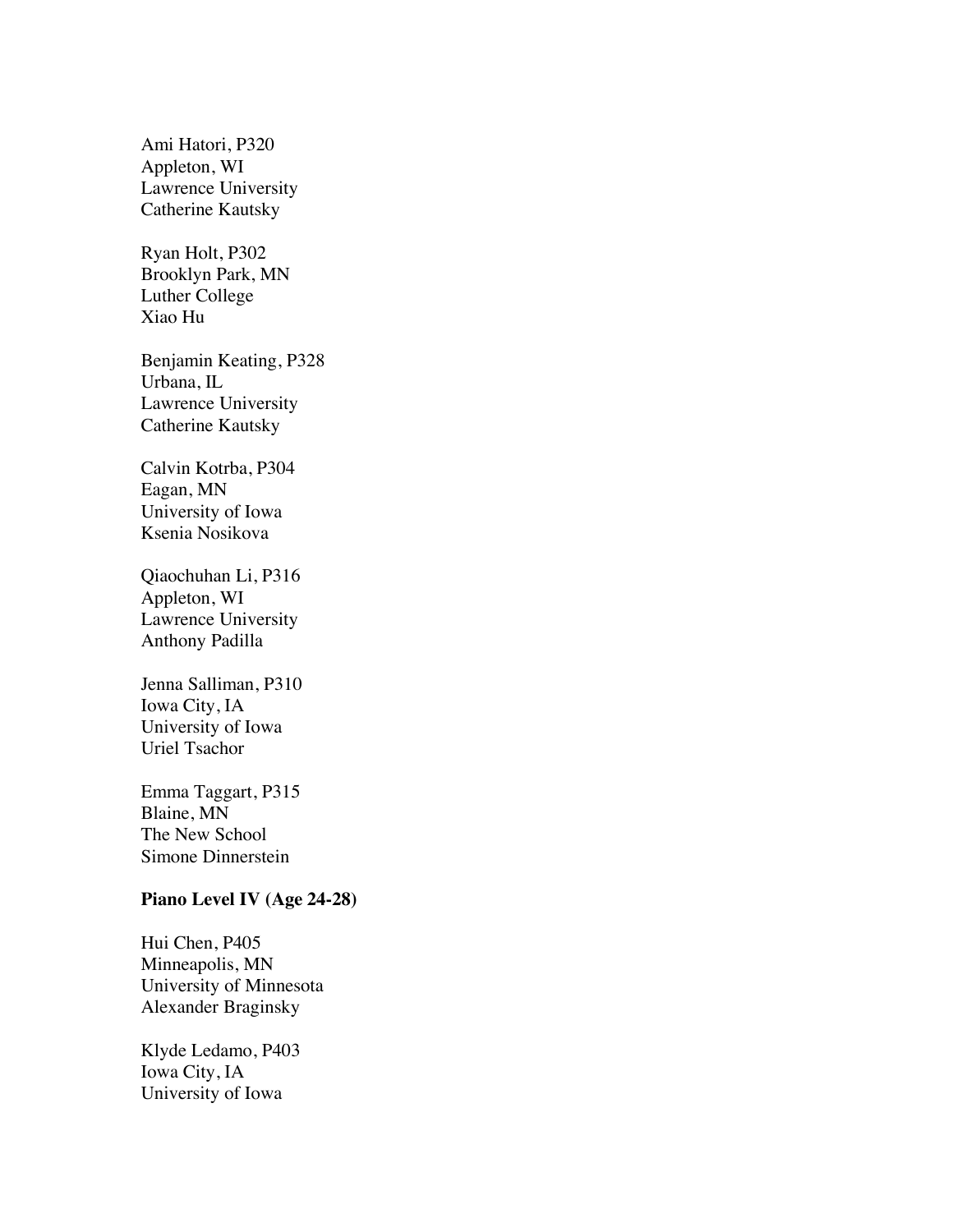Uriel Tsachor

Bowen Liu, P404 Iowa City, IA University of Iowa Ksenia Nosikova

Cindy Lu, P401 Little Canada, MN Nina Ferrigno

## **Strings Level I (Grades 7-9)- No Preliminary Round**

## **Strings Level II (Grades 10-12)**

Kana Aihara, S203 - Violin Roseville, MN Oak Meadow High School Almita Vamos Stephanie Arado

Dennis Eum, S216 - Violin Edina, MN The Blake School Mina Fisher

Bradley Gibson, S215 - Cello Medina, MN Wayzata High School Mina Fisher

Emily Kleiber, S208 - Violin Hudson, WI Hudson High School Sally O'Reilly

Katya Moeller, S209 - Volin Coralville, IA Indiana University Online High School Almita Vamos

Timothy Pinkerton, S205 - Violin Bemidji, MN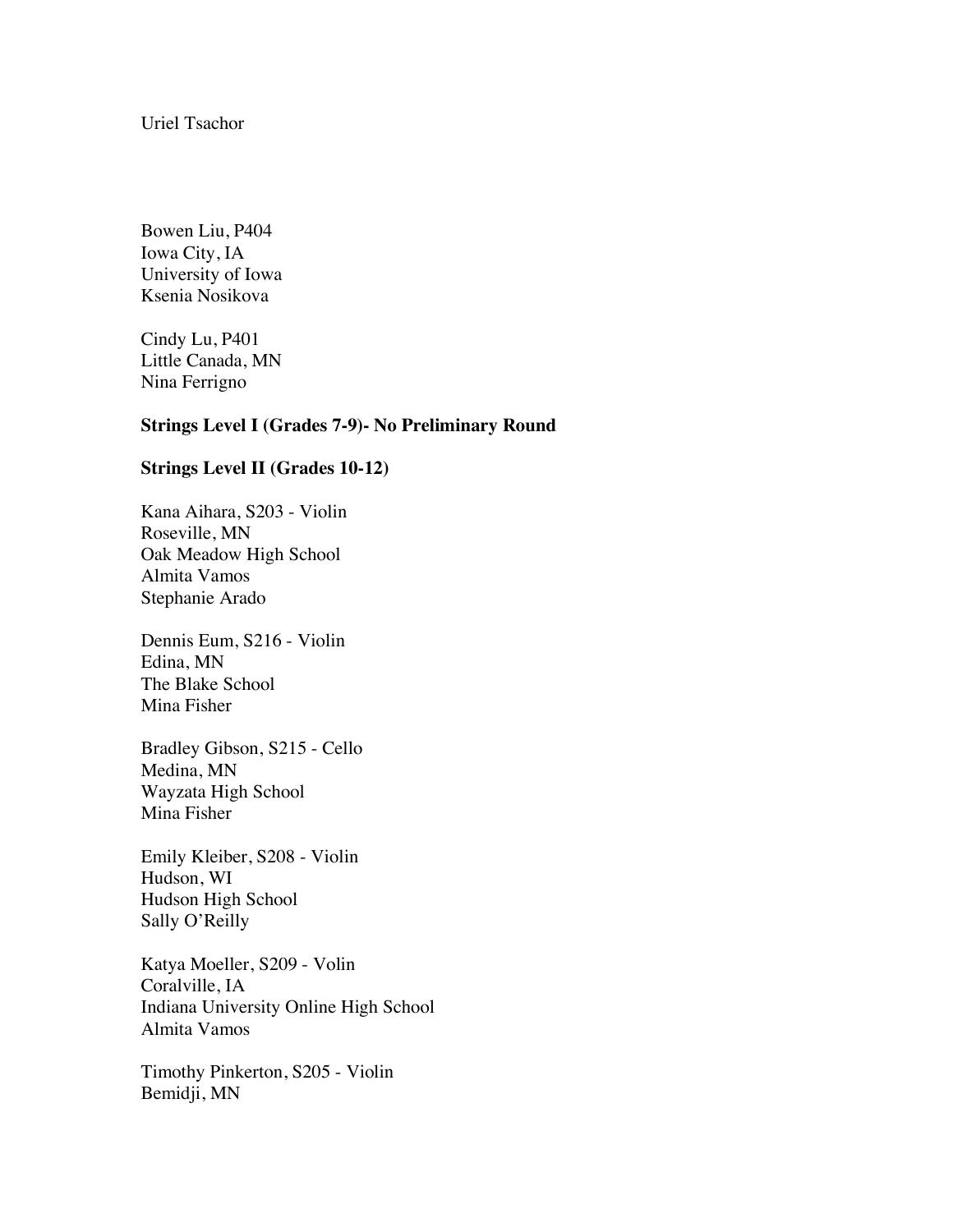Homeschool Eric Olson

Grace Weitzel, S201 - Violin Woodbury, MN Stillwater High School Aaron Janse

# **Strings Level III (College Freshman – Age 23)**

Maximus Gurath, S311 - Cello Sioux Falls, SD Rice University Brinton Smith

Gabriel Roethle, S310 - Violin Rockford, IL Lawrence University Wen-Lei Gu

Kalli Sobania, S313 - Violin Northfield, MN St. Olaf College Francesca Anderegg

Samuel Sykes, S306 - Cello Dubuque, IA Cleveland Institute of Music Melissa Kraut

Ingrid Tverberg, S301 - Cello Owatonna, MN University of Northwestern- St. Paul Benjamin Osterhouse

#### **Strings Level IV (Age 24-28)**

Wanchi Chang, S403 - Violin Minneapolis, MN University of Minnesota Sally O'Reilly

Yu-Chia Hsu, S405 - Violin Minneapolis, MN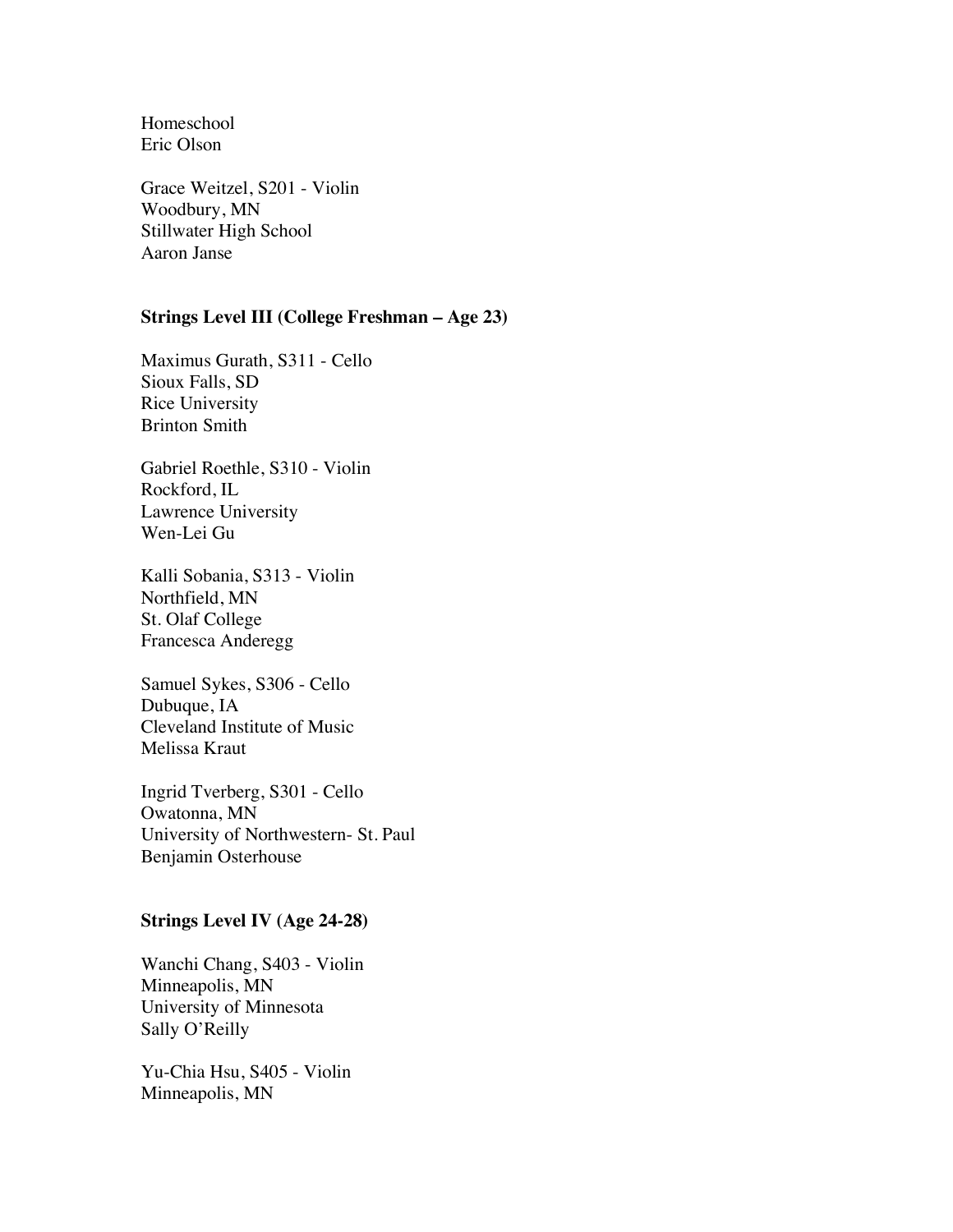University of Minnesota Sally O'Reilly

Yiru Liao, S404 - Violin Minneapolis, MN University of Minnesota Sally O'Reilly

Hang Liu, S410 – Cello Minneapolis, MN University of Minnesota Tanya Remenikova

# **Voice Level I (Age 18-21)**

Carson Carter, V107 – Baritone La Crosse, WI Viterbo Univeristy Daniel Johnson-Wilmot

Emma Davis, V108 - Soprano Roseville, MN University of Northwestern- St. Paul Carol Eikum

Rachel Dumont, V104 - Soprano Northfield, MN St. Olaf College Tracey Engleman

Matthew Lind, V109 - Baritone La Crosse, WI Viterbo University Daniel Johnson-Wilmot

Ellyn Werner, V106 – Soprano Lake Mills, WI Viterbo University Daniel Johnson-Wilmot

# **Voice Level II (Age 22-25)**

Emma Arachtingi, V202 - Soprano Saint Paul, MN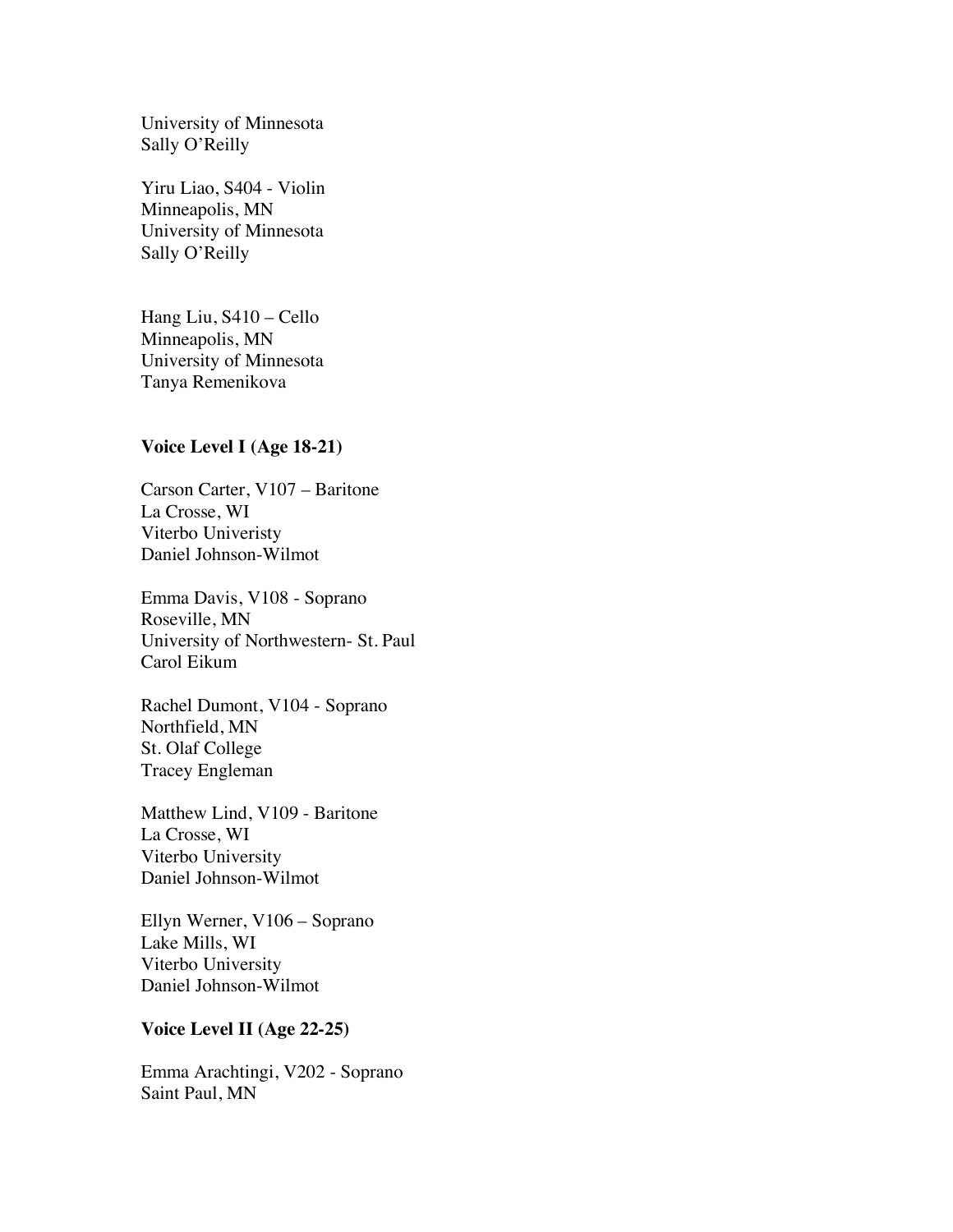Tracey Engleman

Alexandra Burch, V208 - Soprano La Crosse, WI Daniel Jonson-Wilmot

Daniel Haakenson, V213 - Countertenor Minneapolis, MN St. Olaf College Tammy Hensrud

Bridget Johnston, V204 - Soprano Waukee, IA Carnegie Mellon University Sari Gruber

Maxim Muter, V203 - Baritone St. Paul, MN Dennis Peterson

Christina O'Malley, V201 - Soprano New Brighton, MN Jane Giering de Haan

Camden Pruitt, V206 - Soprano Fargo, ND North Dakota State University Mariane Lernieux-Wottrich

## **Voice Level III (Age 26-30)**

Leah Brzyski, V306 - Soprano Minneapolis, MN Jason Ferrante

Jacob Engel Richland Center, WI Daniel Jonson-Wilmot

Jianing Li, V301 - Soprano Minneapolis, MN University of Minnesota Jane Giering de Haan

Yueshan Liang, V305 - Soprano Minneapolis, MN